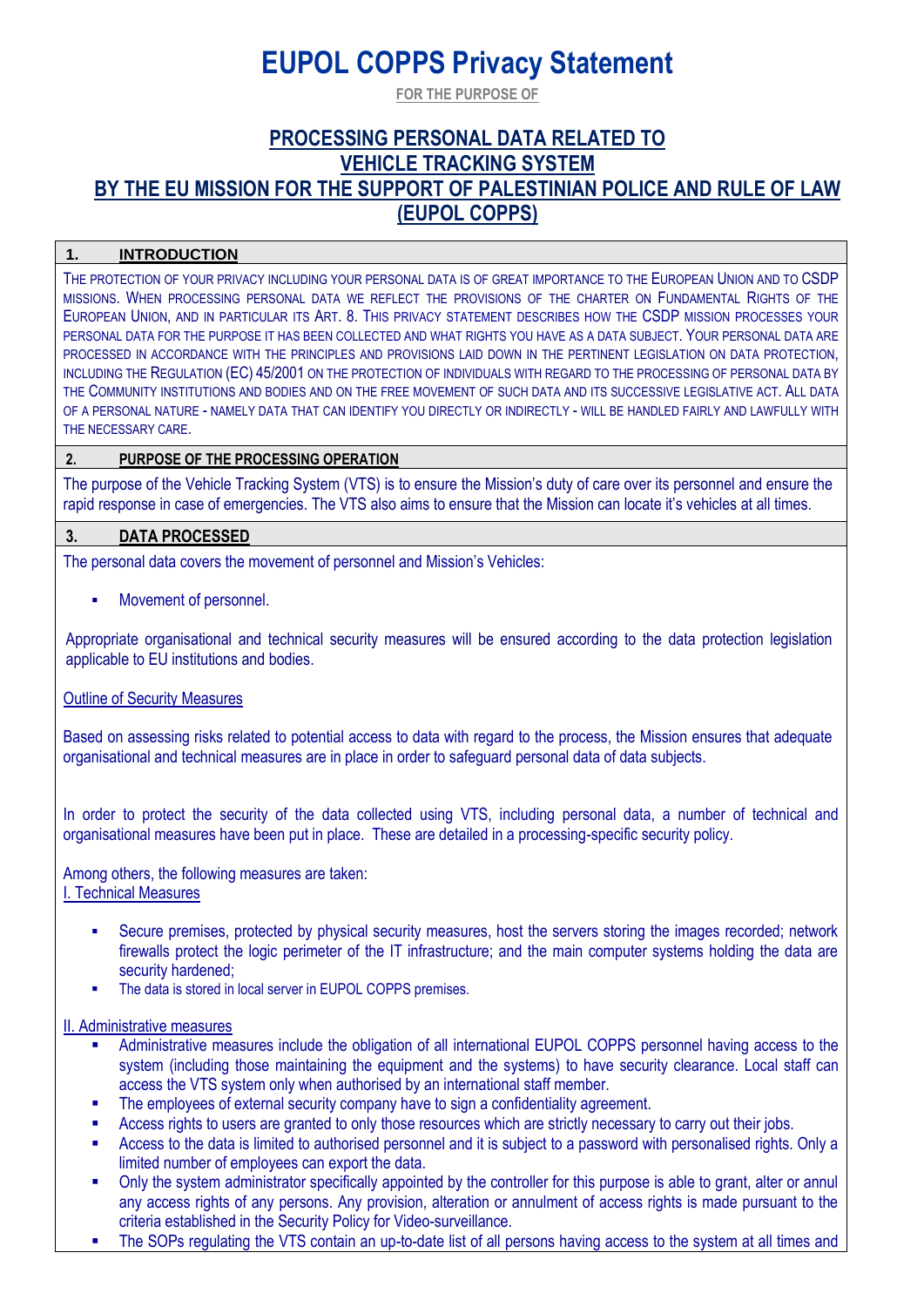describes their access rights in detail.

# **4. CONTROLLER OF THE PROCESSING OPERATION**

The Controller determining the purpose and the means of the processing operation is EUPOL COPPS. Mission's Security and Duty of Care is responsible for managing the personal data processing operation which is under the supervision of the *Acting Head of Mission Katja Dominik*.

# **5. RECIPIENTS OF THE DATA**

VTS can be viewed "live" on a need to know basis, by:

- Mission officials, who need access to the footage for the performance of their duties. These are Mission security systems operators and their line of hierarchy in case of traffic or other security incidents.
- Mission internal investigators, appointed by and acting on instructions of the relevant Mission authority in disciplinary or security matters above;
- **■** In exceptional circumstances and provided that there are adequate data protecion dafeguards in place, security and police authorities from the host country when the data collected using VTS concerns citizens from the host country or when granting such access is essential for mission security interests. The access can be granted only in duly justified circumstances, upon authorisation by the relevant Mission authority.
- Contractors of external companies in charge of Mission security and surveillance who, for the performance of their duties, need access to the VTS (subject to their 'need-to-know' and provided that they signed the confidentiality agreement).
- Others investigating EU, host country or other authorities, after approval of Security Authority, when appropriate.

Recorded data of the VTS can be processed by:

- The relevant Mission / EEAS authority in security matters.
- Mission / EEAS internal investigators, appointed by and acting on instructions of the relevant Mission /EEAS authority in disciplinary or security matters.
- **■** In exceptional circumstances and provided that there are adequate data protecion dafeguards in place, security and police authorities from the host country when the data collected using VTS concerns citizens from the host country or when granting such access is essential for mission security interests. The access can be granted only in duly justified circumstances, upon authorisation by the relevant EEAS authority.
- Others investigating EU host country or other authorities after approval of the relevant EEAS authority in security matters, when appropriate.
- **.** Initial data protection training is to be provided to all personnel with such access rights, including external subcontracted security guards. In particular, EEAS investigators receive instructions on personal data protection in the context of security investigations and sign a confidentiality undertaking.

External subcontractors and their personnel sign a confidentiality undertaking.

The information in question will not be communicated to third parties, except where necessary for the purposes outlined above

# **6. PROVISION, ACCESS AND RECTIFICATION OF THE DATA**

You have the right to access your personal data and the right to correct any inaccurate or incomplete personal data, as well as to request the removal of your personal data, if collected unlawfully, which will be implemented within 10 working days after your request will have been deemed legitimate. If you have any queries concerning the processing of your personal data, you may address them to the functional mailbox[: data-protection@eupolcopps.eu](mailto:data-protection@eupolcopps.eu)

# **7. LEGAL BASIS FOR THE PROCESSING OPERATION**

Legal basis:

- Council Joint Action 2005/797/CFSP of 14 November 2005 on the European Union Police Mission for the Palestinian Territories as amended by Council Decision 2013/354/CFSP.
- SOP on Vehicle Tracking System (SEC/11).
- SOP on Transport/Use of Mission's Vehicles (TPT/001).
- Field Security Handbook for the protection of personnel, assets, resources and information of civilian CSDP missions.
- **■** Guidelines for Vehicle Management.
- Civilian Operations Commander Instruction 12/2018 on the SOP on Personal Data Processing.
- SOP on Personal Data Protection (SOP/02).

# **8. TIME LIMIT FOR STORING DATA**